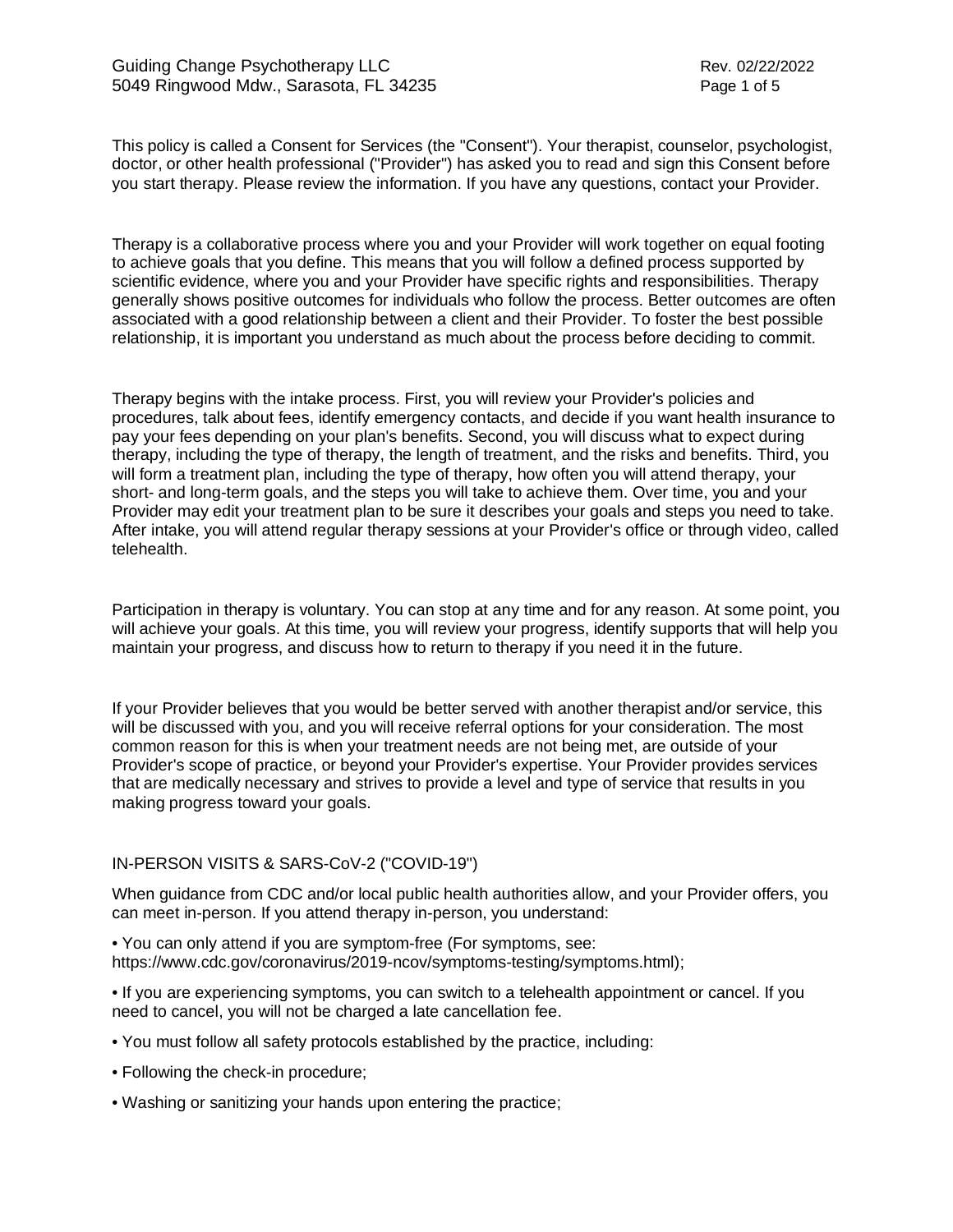- Adhering to appropriate social distancing measures;
- Wearing a mask, if required;

• Telling your Provider if you have a high risk of exposure to COVID-19, such as through school, work, or commuting; and

• Telling your Provider if you or someone in your home tests positive for COVID-19.

• Your Provider may be mandated to report to public health authorities if you have been in the office and have tested positive for infection. If so, your Provider may make the report without your permission, but will only share necessary information. Your Provider will never share details about your visit. Because the COVID-19 pandemic is ongoing, your ability to meet in person could change with minimal or no notice. By signing this Consent, you understand that you could be exposed to COVID-19 if you attend in-person sessions. If a member of the practice tests positive for COVID-19, you will be notified. If you have any questions, or if you want a copy of this policy, please ask.

# TELEHEALTH SERVICES

To use telehealth, you need an internet connection and a device with a camera for video. Your Provider can explain how to log in and use any features on the telehealth platform. If telehealth is not a good fit for you, your Provider will recommend a different option. There are some risks and benefits to using telehealth:

## • Risks

• Privacy and Confidentiality. You may be asked to share personal information with the telehealth platform to create an account, such as your name, date of birth, location, and contact information. Your Provider carefully vets any telehealth platform to ensure your information is secured to the appropriate standards.

• Technology. At times, you could have problems with your internet, video, or sound. If you have issues during a session, your Provider will follow the backup plan that you agree to prior to sessions.

• Crisis Management. It may be difficult for your Provider to provide immediate support during an emergency or crisis. You and your Provider will develop a plan for emergencies or crises, such as choosing a local emergency contact, creating a communication plan, and making a list of local support, emergency, and crisis services.

- Benefits
- Flexibility. You can attend therapy wherever is convenient for you.

• Ease of Access. You can attend telehealth sessions without worrying about traveling, meaning you can schedule less time per session and can attend therapy during inclement weather or illness.

• Recommendations

• Make sure that other people cannot hear your conversation or see your screen during sessions. The use of headphones or ear buds are recommended to increase privacy and confidentiality.

• If another person is present, inform your Provider. (If you would like another person to join you in a session, discuss this with your Provider to make arrangement in advance.

• Do not use video or audio to record your session unless you ask your Provider for their permission in advance.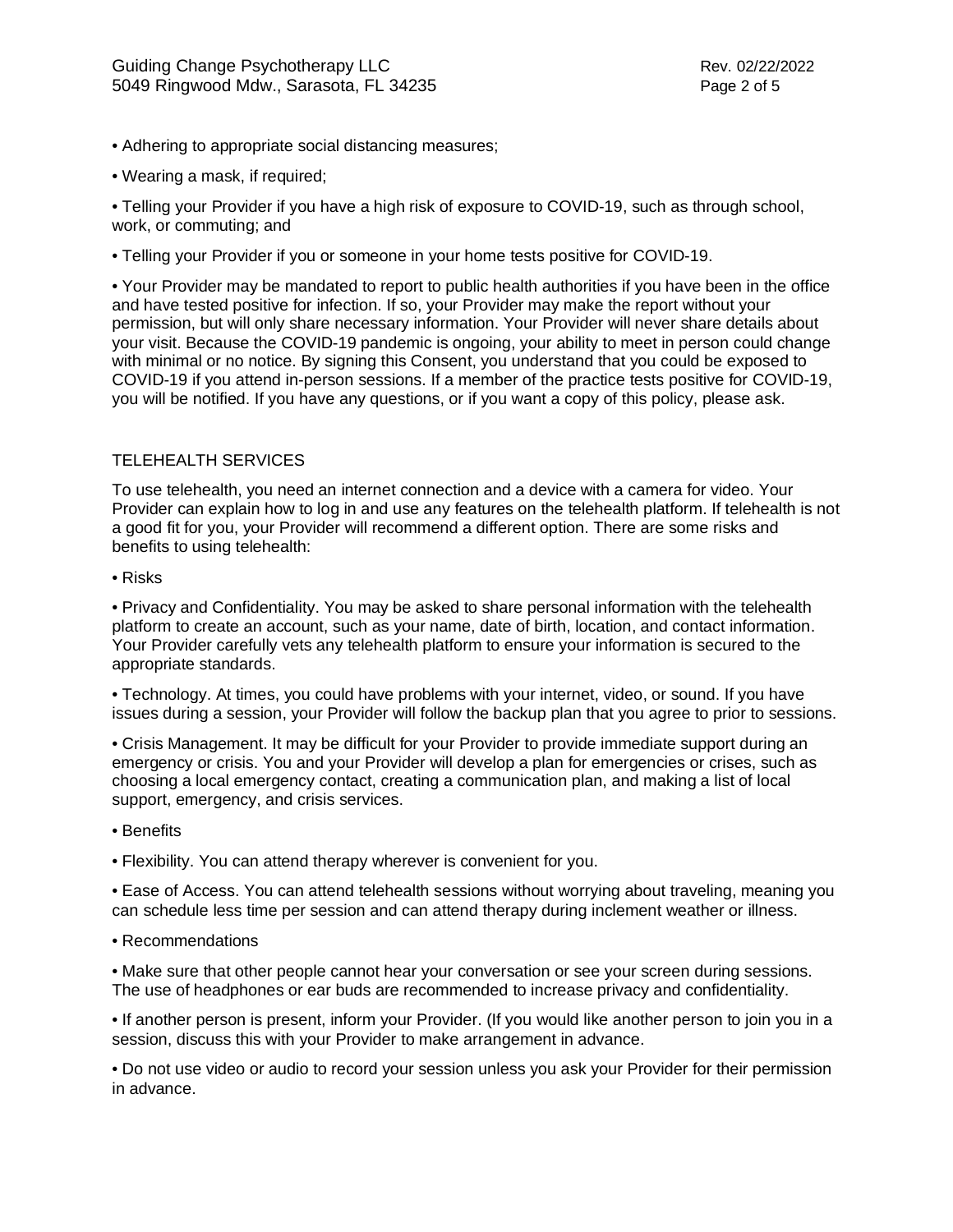• Make sure to let your Provider know if you are not in your usual location before starting any telehealth session.

## **CONFIDENTIALITY**

• Your Provider will not disclose your personal information without your permission unless required by law. You may electively choose to sign a release for disclosing certain types of information for specific purpose to a specific someone or organization. Speak with your Provider if you want to sign a release.

• Limits to confidentiality apply to certain situations and there are a few times that your Provider may not keep your personal information confidential. When your Provider must disclose your personal information without your permission, your Provider will only disclose the minimum necessary to satisfy the obligation.

• If you report that another healthcare provider is engaging in inappropriate behavior, your Provider may be required to report this information to the appropriate licensing board. Your Provider will discuss making this report with you first, and will only share the minimum information needed while making a report.

• If your Provider believes there is a specific, credible threat of harm to someone else, they may be required by law or may make their own decision about whether to warn the other person and notify law enforcement. The term specific, credible threat is defined by state law. Your Provider can explain more if you have questions.

• If your Provider has reason to believe a minor or elderly individual is a victim of abuse or neglect, they are required by law to contact the appropriate authorities.

• If your Provider believes that you are at imminent risk of harming yourself, they may contact law enforcement or other crisis services. However, before contacting emergency or crisis services, your Provider will work with you to discuss other options to keep you safe. In these cases, your Provider may speak to other healthcare providers involved in your care and may speak to emergency personnel.

If at any time you have any questions regarding privacy or confidentiality, speak with your Provider for clarification.

### RECORD KEEPING

Your Provider is required to keep records about your treatment. These records help ensure the quality and continuity of your care, as well as provide evidence that the services you receive meet the appropriate standards of care. Your records are maintained in an electronic health record provided by TherapyNotes. TherapyNotes has several safety features to protect your personal information, including advanced encryption techniques to make your personal information difficult to decode, firewalls to prevent unauthorized access, and a team of professionals monitoring the system for suspicious activity. TherapyNotes keeps records of all log-ins and actions within the system.

### **COMMUNICATION**

You decide how to communicate with your Provider outside of your sessions. You have several options: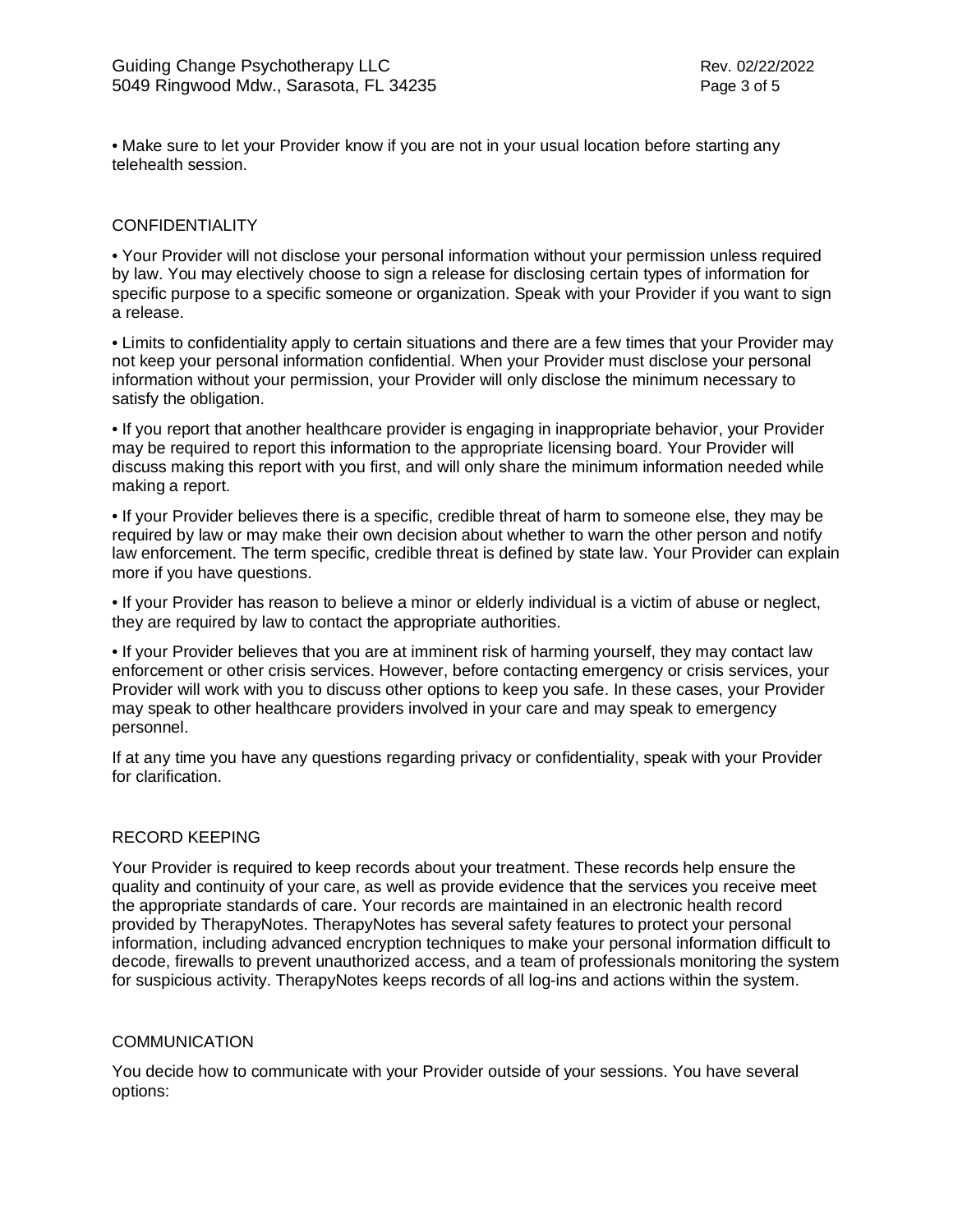• Texting/Email

• Texting and email are not secure methods of communication and should not be used to communicate personal information. You may choose to receive appointment reminders via text message or email. You should carefully consider who may have access to your text messages or emails before choosing to communicate via either method.

• Secure Communication

• Secure communications are the best way to communicate personal information, though no method is entirely without risk. Your Provider will discuss options available to you. If you decide to be contacted via non-secure methods, your Provider will document this in your record.

• Social Media/Review Websites

• If you try to communicate with your Provider via these methods, they will not respond. This includes any form of friend or contact request, @mention, direct message, wall post, and so on. This is to protect your confidentiality and ensure appropriate boundaries in therapy.

• Your provider may publish content on various social media websites or blogs. There is no expectation that you will follow, comment on, or otherwise engage with any content. If you do choose to follow your Provider on any platform, they will not follow you back.

• If you see your Provider on any form of review website, it is not a solicitation for a review. Many such sites scrape business listings and may automatically include your Provider. If you choose to leave a review of your Provider on any website, they will not respond. While you are always free to express yourself in the manner you choose, please be aware of the potential impact on your confidentiality prior to leaving a review. It is often impossible to remove reviews later, and some sites aggregate reviews from several platforms leading to your review appearing other places without your knowledge.

# FEES AND PAYMENT FOR SERVICES

You may be required to pay for services and other fees. You will be provided with these costs prior to beginning therapy, and should confirm with your insurance if part or all of these fees may be covered. You should also know about the following:

• No-Show and Late Cancellation Fees

• If you are unable to attend therapy, you must contact your Provider before your session. Otherwise, you may subject to fees outlined in your fee agreement. Insurance does not cover these fees.

• Balance Accrual

• Full payment is due at the time of your session. If you are unable to pay, tell your Provider. Your Provider may offer payment plans or a sliding scale. If not, your Provider may refer you to other lowor no-cost services. Any balance due will continue to be due until paid in full. If necessary, your balance may be sent to a collections service.

• Administrative Fees

• Your Provider may charge administrative fees for writing a letter or report at your request; consulting with another healthcare provider or other professional outside of normal case management and coordination of care practices; or for preparation, travel, and attendance at a court appearance. These fees are listed in the fee agreement. Payment is due in advance.